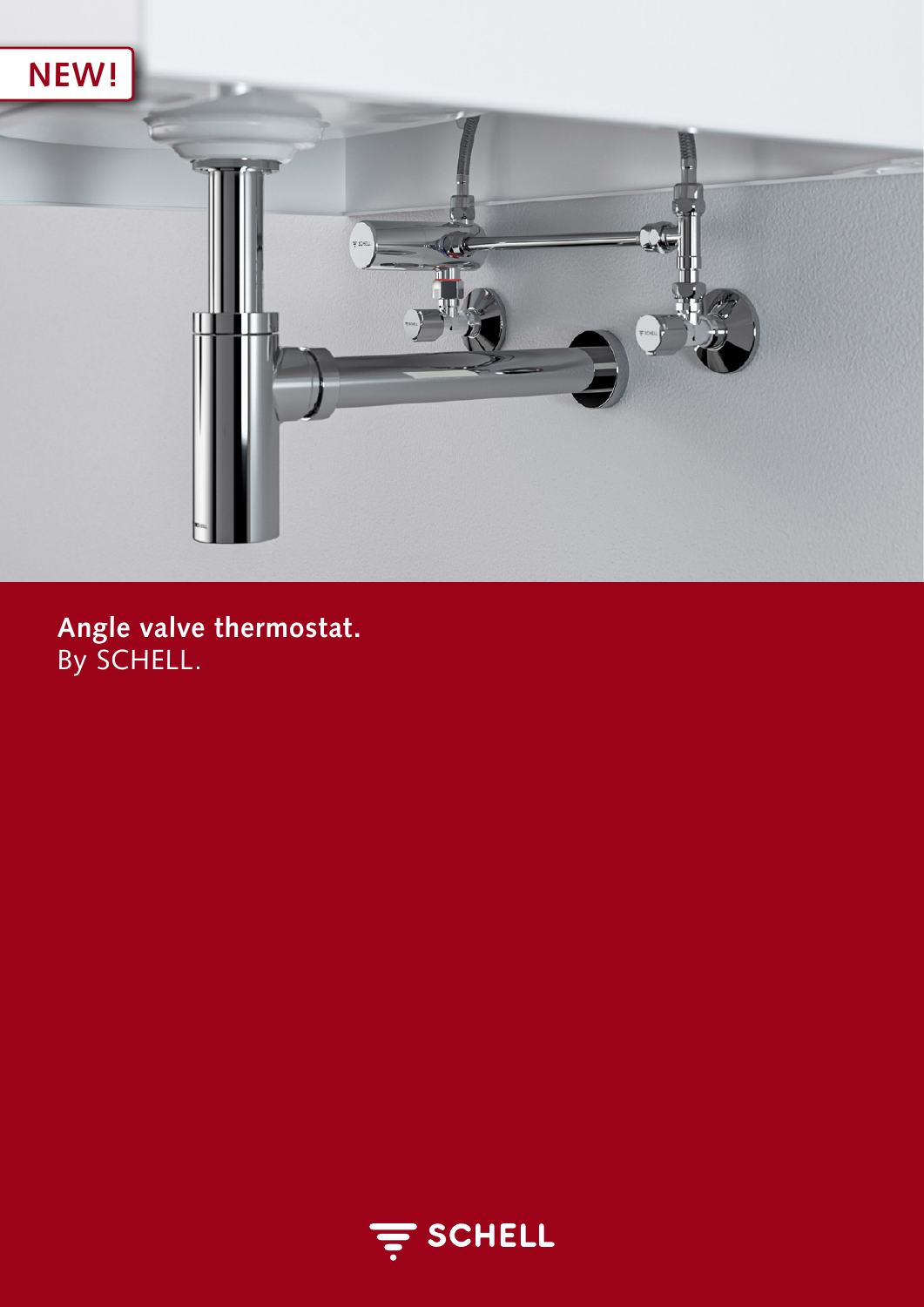# **SCHELL angle valve thermostat.** Safe anti-scalding protection with universal applicability.

The new SCHELL angle valve thermostat guarantees reliable anti-scalding protection for high-risk application scenarios such as childcare facilities, nursing homes or hospitals. The new thermostat not only ensures safe drinking water hygiene by supporting thermal disinfection but is easy to install even under narrow installation conditions due to its practical design.

## **Product description:**

- Thermostatic fitting with anti-scalding protection and draw-off temperature setting option
- For installing on angle valves with G 3/8 outlet
- Thermostat conforms to EN 1111 with hot water stop no more than 3 s after failure of cold water
- Backflow preventer on cold/hot water supply line (type EB, EN 1717)
- Includes 2 sieve seals with filter (250 µm)
- Individual temperature adjustment
- Thermal disinfection possible

## **Technical data:**

- Temperature stability: 65 °C, max. 80 °C (temporarily)
- Temperature configured as supplied: 38 °C +/− 2 K (15 °C for cold water, 60 °C for hot water)
- Flow rate: 13 l/min at 3 bar
- Flow rate class A (EN 1111)
- Nominal pressure: 10 bar
- Materials used conform to German Drinking Water Directive (TrinkwV)
- Finish: chrome

## **Advantages of thermostat feature:**

- Water temperature held constant at up to maximum draw-off temperature
- Safe anti-scalding protection in the event of cold water failure
- Maximum temperature can be set to 38 °C or 43 °C (conforms to DIN EN 806-2)

## **Safety aspects:**

- Tool required for changeover to thermal disinfection. Cover cap can only be fitted after resetting to operating temperature
- User-friendly: after thermal disinfection, the operating temperature originally set is retained

## **Backflow preventer:**

- High level of hygiene safety with backflow preventer (type EB) that prevents cross-flows between PWC and PWH
- Simple maintenance thanks to backflow preventer that can be replaced as required (conforms to DIN EN 806-5)

## **Installation:**

- Space-saving installation thanks to practical design (also for connecting sets), making it suitable for children's wash basins or similar kinds of installations
- Simple installation, thanks to the outlet connectors, which are not positioned in line with one another
- One sealing point less than the previous model

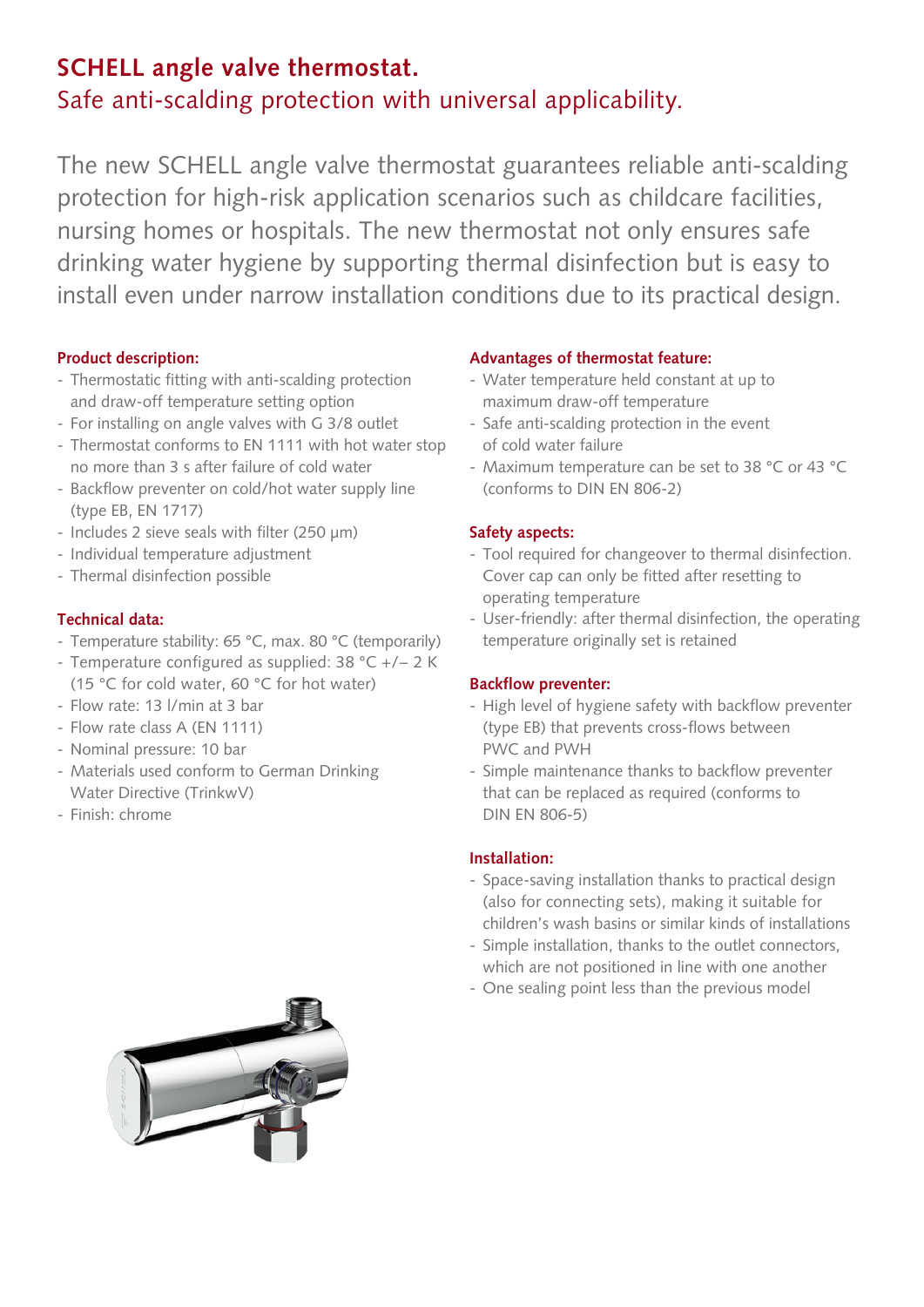## **SCHELL angle valve thermostat.** Avoid scalding and other injuries, and falls.

High temperatures are especially dangerous for people who cannot respond quickly to sudden dangers. Alongside the immediate danger caused by hot water in the form of damage to the skin, other risks also arise as a result of trying to get out of harm's way. This can lead to falls and other injuries. As a result, it's easy to see why children or older persons could be at risk here.

### **Scalding in seconds:**

Scald injuries can happen in a matter of seconds. The CEN/TR 16355 technical report, 'Recommendations to prevent Legionella growth in drinking water systems' assumes that children can suffer scald injuries following contact with hot water at 60 °C after as few as 3 seconds, and adults after about 7 seconds. This makes it all the more important to protect high-risk user groups. This is required by the EN 806-2 standard.

### **Acute cases of scalding resulting in death:**

In recent years, reports of serious scalding injuries with fatal consequences have shocked the nursing sector – and healthcare managers in particular – as well as plumbers and fitters.

Those affected were residents of nursing and retirement homes who had suffered severe scalding while showering or taking a bath. The legal and technical focus of the subsequent inquiry into these tragic cases was, as always, on avoidance of similar incidents and who should be held responsible.



## **Surface temperature of skin in °C (modified acc. to Skiba, 1979)**